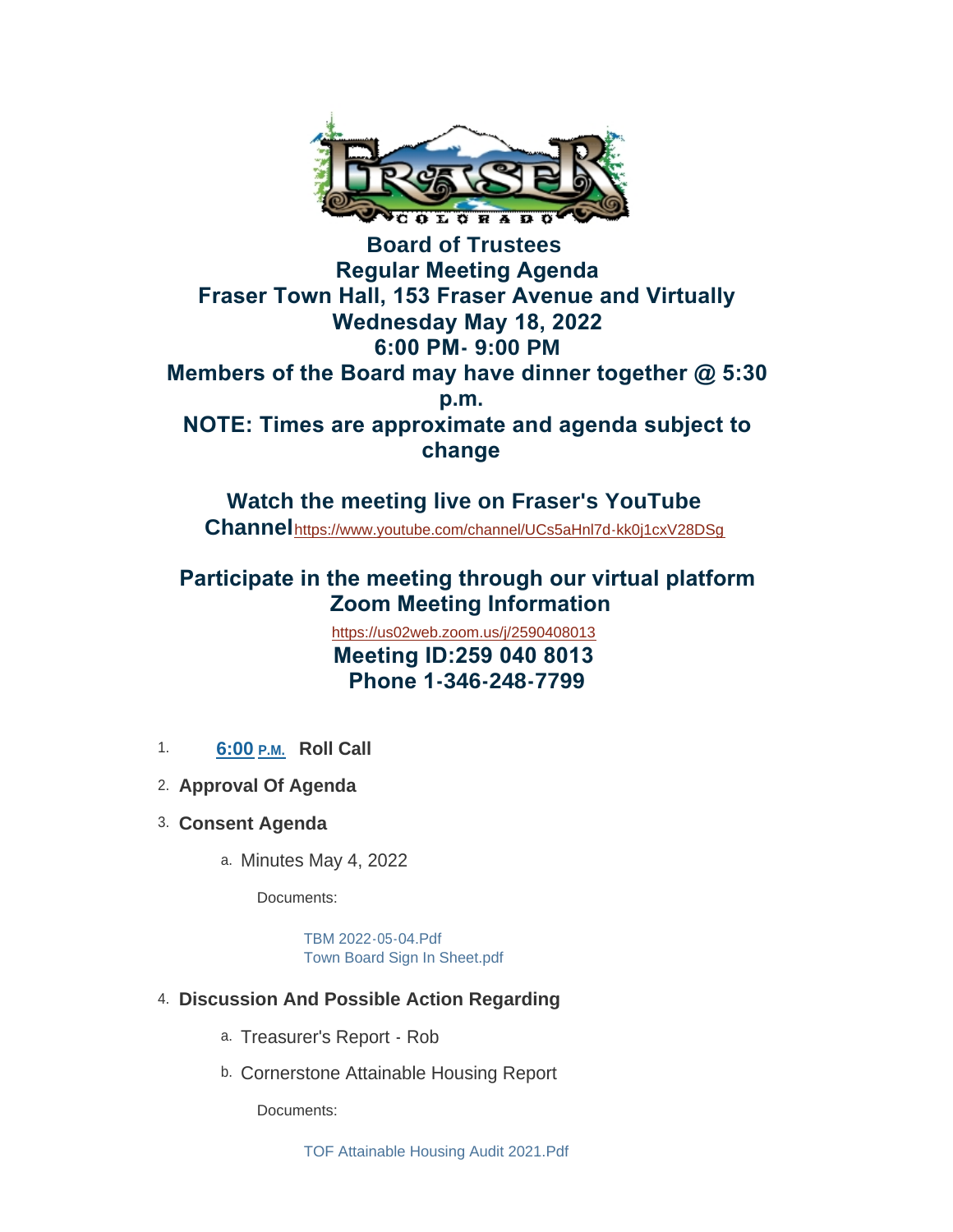c. Public Art Committee Application - Antoinette

Documents:

[Tara Rose Hendricks.pdf](https://www.frasercolorado.com/AgendaCenter/ViewFile/Item/4144?fileID=3671)

- d. Fraser River Valley Regional Housing Partnership Appointment Ed
	- d.i. Appointment Applications

Documents:

[Janea Champlin.pdf](https://www.frasercolorado.com/AgendaCenter/ViewFile/Item/4162?fileID=3680) [Jean Wolter.pdf](https://www.frasercolorado.com/AgendaCenter/ViewFile/Item/4162?fileID=3681) [Michael Johnson.pdf](https://www.frasercolorado.com/AgendaCenter/ViewFile/Item/4162?fileID=3682) [Skylar Marshall.pdf](https://www.frasercolorado.com/AgendaCenter/ViewFile/Item/4162?fileID=3679)

e. Colorado Paid Family And Medical Leave Insurance Program - Ed

Documents:

[May 18 Staff Memo On Prop 118.Pdf](https://www.frasercolorado.com/AgendaCenter/ViewFile/Item/4122?fileID=3674) [Paid Family And Medical Leave Insurance Act- CDLE.pdf](https://www.frasercolorado.com/AgendaCenter/ViewFile/Item/4122?fileID=3675) [Knowledge Now FAMLI.pdf](https://www.frasercolorado.com/AgendaCenter/ViewFile/Item/4122?fileID=3667)

f. Byers Avenue Waterline Replacement Status And Lions Ponds Update - Ed

#### **Updates** 5.

Business not on the agenda (If you would like to request time on the agenda please contact the Town Clerk)

#### **Executive Session**  6.

For a conference with the Town Attorney for the purpose of receiving legal advice on specific legal questions under C.R.S. Section 24-6-402(4)(b) and For the purpose of determining positions relative to matters that may be subject to negotiations, developing strategy for negotiations, and/or instructing negotiators, under C.R.S. Section 24-6-402(4)(e). Regarding litigation.

#### **Executive Session** 7.

For discussion of a personnel matter under C.R.S. Section 24-6-402(4)(f) (I) and not involving any specific employees who have requested discussion of the matter in open session. Regarding Personnel

### **Adjourn** 8.

# **UPCOMING MEETING WEDNESDAY, JUNE 1, 2022 BOARD OF TRUSTEES**